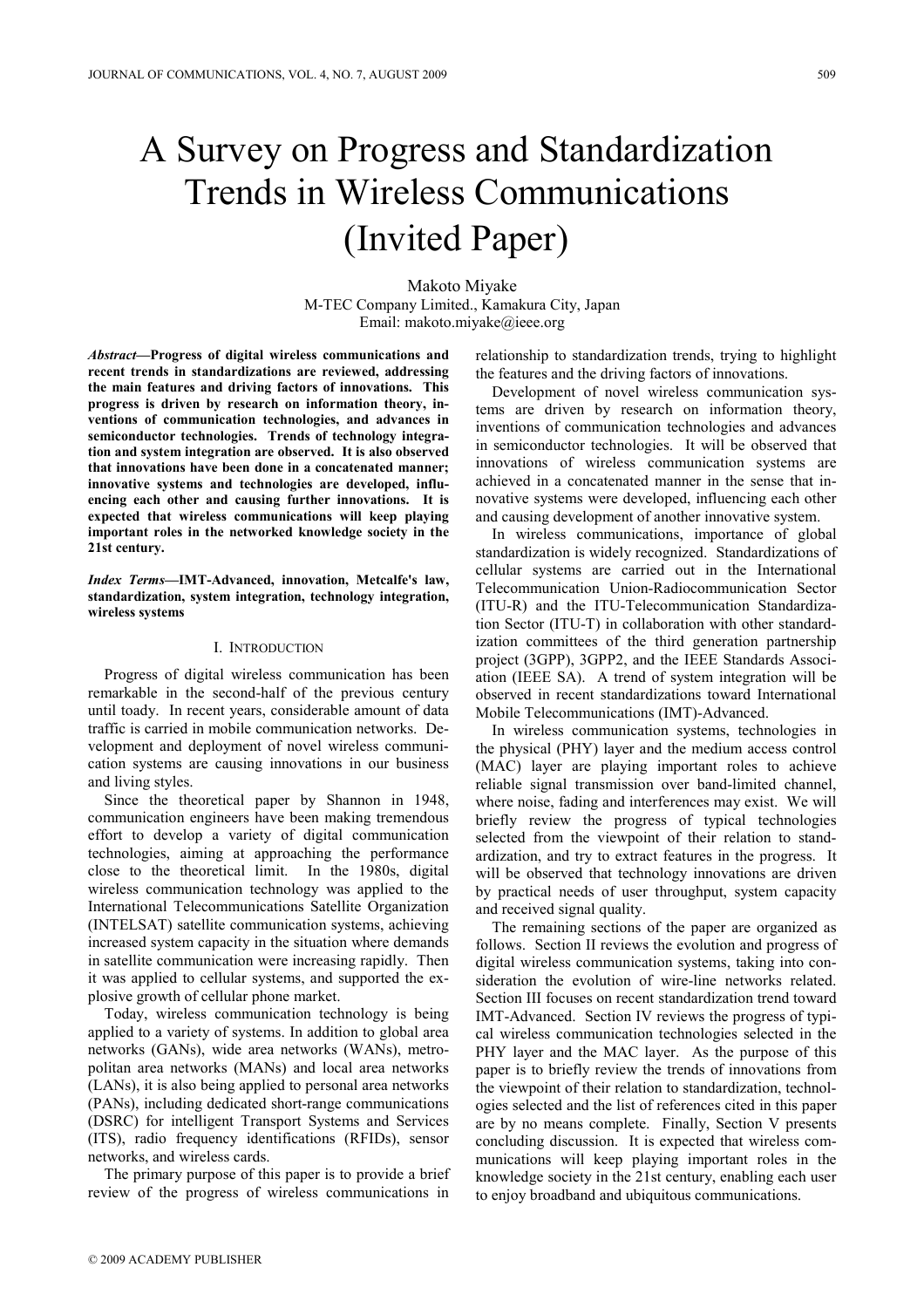## II. PROGRESS OF DIGITAL COMMUNICATIONS AND WIRELESS COMMUNICATIONS

## A. Dawn of Digital Communication

Remarkable progress of digital communications was observed in the second half of the previous century until today. There were three outstanding works at the starting period of the development of digital communications.

Firstly, an outstanding work was published in 1948 by Shannon [103]. Theoretical limit on the efficiency of communication over noisy channels was clarified, and theoretical basis of digital communication was established.

Secondly, innovative ideas and inventions were essentially important for practical designs of digital communication systems. In this regard, the invention of pulsecode modulation (PCM) by A. H. Reeves in 1937 [97], as the first significant invention of novel digital communications, can be mentioned. PCM was standardized in the ITU-T, formerly the International Telegraph and Telephone Consultative Committee (CCITT) [23].

Thirdly, digital communication systems would not be implemented without semiconductor technology. Advances in semiconductor technology was initiated by the discovery of transistor by J. Bardeen, W. H. Brattain and W. B. Shockley in 1947.

Advances of digital communications are thus driven by:

- Research on information theory,
- Inventions of communication schemes/algorithms,
- Advances in semiconductor technology.

Semiconductor technology is essentially important to implement digital communication systems. Since the invention of the integrated circuit (IC) in 1958, the number of transistors integrated in an IC chip has been increasing exponentially, approximately doubling in one or two years, along Moore's law. Advances in semiconductor technology have made it possible to design and implement sophisticated signal processing algorithms in very large scale integrations (VLSIs).

#### B. PCM and Internet

The first PCM system was developed in Bell Laboratories, USA in 1962. Since then, PCM systems are widely deployed, replacing the previous analog network with novel digital network, while circuit-switched architecture is inherited from previous analog networks.

While PCM was being deployed, another innovative concept of packet-switched networks was proposed by Kleinrock in 1962 [76]. From this concept, Internet was born through the Advanced Research Projects Agency Network (ARPANET), and was widely used.

The concept of packet-switched network also influenced the progress of wireless communication. Motivated by the concept, a wireless WAN, called ALOHA system, was developed by Abramson in 1970 [28]. In ALOHA system, packet transmission technology was employed to establish simple wireless data communication links among the remote computers in the University of Hawaii.

Then, ALOHA system in turn influenced further progress of wire-line communication. Motivated by the development of ALOHA system, an innovative scheme of wire-line communication, called ALTO ALOHA network, was invented in 1973 by Metcalfe in Palo Alto Research Center, Xerox Corporation. In ALTO ALOHA network, all participating terminals are to be connected to a single cable, and communication shall be done using the technology of carrier sense multiple access with collision detection (CSMA). ALTO ALOHA network was named "Ethernet" later. Corresponding to the invention of Ethernet, IEEE 802 LAN/MAN standards committee (LMSC) was established in 1980 to promote the standardization of LAN and MAN.

Thus, Internet technologies were born from the concept of packet-switched networks, and standardizations were carried out in IEEE 802 LMSC, Internet Engineering Task Force (IETF), etc. On the other hand, digital communication networks based on circuit-switched network architecture were developed in the domain of telecommunication networks, and standards were developed in the ITU-T, aiming at the integrated services digital network (ISDN).

#### C. Satellite communications

In 1980s, digital wireless communication technology was applied to satellite communication systems. In the INTELSAT satellite communication system, technologies of:

- Quadrature phase-shift keying (QPSK) modulation,

- Time-division multiple-access (TDMA),

were developed, and adopted in the standard [18], [48], [49]. One of the objectives of the introduction of digital communication technology in the INTELSAT system was to achieve increased system capacity in the situation where demands in satellite communications were increasing, while frequency bandwidth available is limited by on-board transponders of satellites.

Together with QPSK modulation and TDMA, digital speech interpolation (DSI) technology was developed, and adopted in the INTELAT satellite communication standard [18]. DSI is used in combination with TDMA, where human speech is detected, and the time slots in silent periods are allocated to other users, thereby increasing the system capacity. DSI was also adopted in the standard of digital circuit multiplication equipment in the ITU-T, formerly CCITT [24].

## D. Mobile Communications

Digital wireless communication technology was then applied to cellular systems, and supported the growth of cellular phone market. In 1989, a small-sized cellular phone called Micro TAC was released. It was the smallest and lightest cellular phone at that time; since then, the cellular phone market has shown explosive growth. Around the same time, cellular systems were evolved form the first generation (1G) to the second generation (2G). Progress of cellular systems is illustrated in Fig. 1.

In the 1990s, digital communication technologies were introduced in cellular systems. In Europe, a 2G system, called Global System for Mobile Communications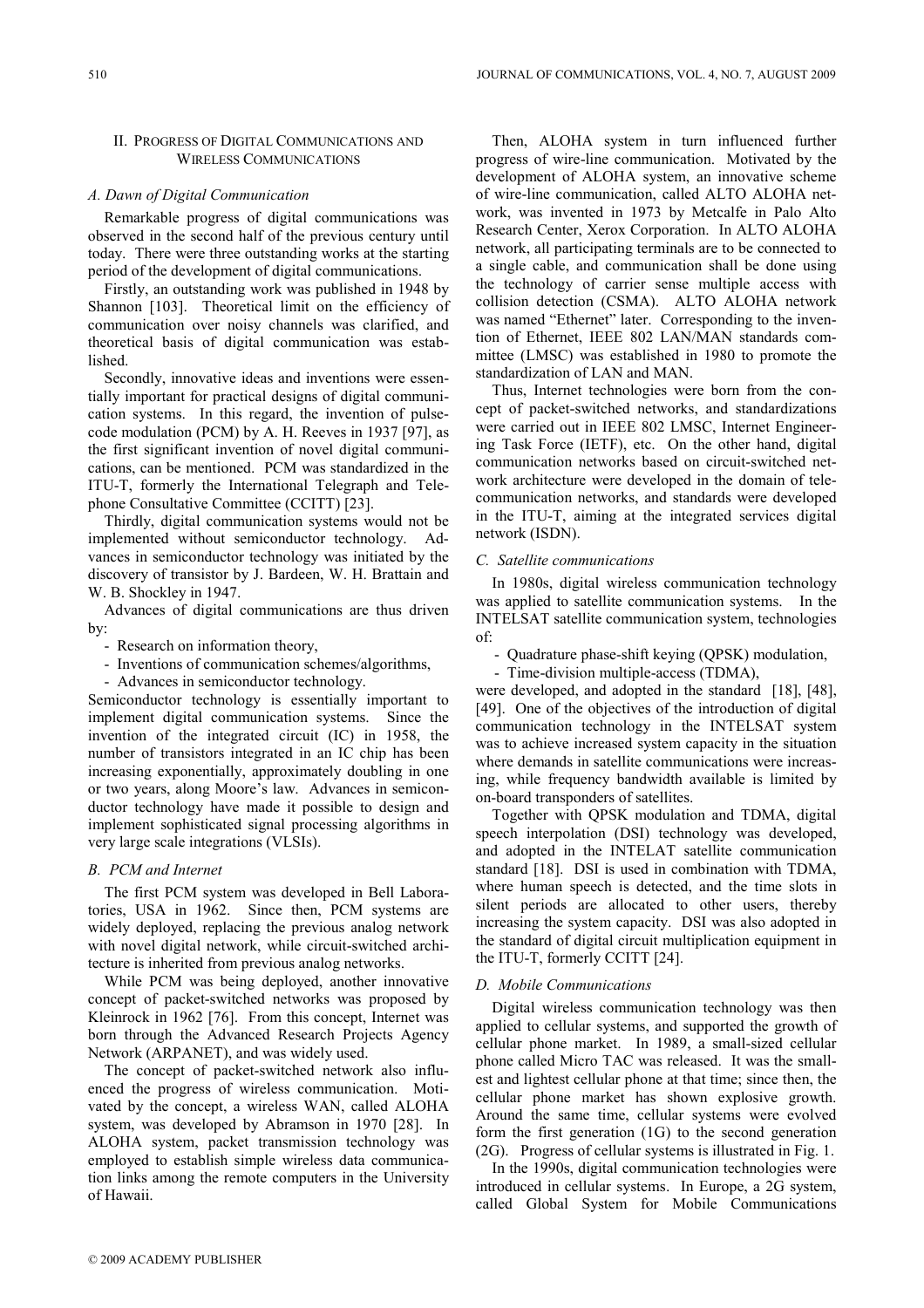

AMPS: Advanced Mobile Phone System CDMA: Code-Division Multiple-Access<br>
D-AMPS: Digital AMPS EDGE: Enhanced Data rates for GSM E D-AMPS: Digital AMPS<br>
GEDGE: Enhanced Data rates for GSM Evolution<br>
GSM: Global System for Mobile Communication<br>
GSM: Global System for Mobile Communication HSDPA: High Speed Downlink Packet Access J-TACS: Japan TACS LTE: Long Term Evolution NMT: Nordic Mobile Telephony PDC: Personal Digital Cellular UWC-136: Universal Wireless Communications-136 W-CDMA: Wideband CDMA 1xEV-DV: 1x Evolution Data with Voice

GSM: Global System for Mobile Communication HSPA: High Speed Packet Access UMTS: Universal Mobile Telecommunications System

Figure 1. Progress of cellular systems

(GSM), formerly called Groupe Spécial Mobile, was developed. In GSM,

- Gaussian filtered minimum shift keying (GMSK) modulation,
- TDMA,

were employed. GMSK modulation [91] generates a constant-envelope signal, and is useful to avoid degradation caused by nonlinear transmit amplifiers in cellular phones. The European Telecommunications Standards Institute (ETSI) released the first GSM specifications in 1990, and the first operation of GSM was started in 1991.

In Japan, a 2G system, called Personal Digital Cellular (PDC), formerly called Japan Digital Cellular (JDC), was developed. In PDC,

-  $\pi$ /4-shifted QPSK modulation,

- TDMA,

were employed. In  $\pi/4$ -shifted QPSK modulation [32], a simple signal mapping is employed to generate almost constant envelope signal. In addition, Nyquist filtering was employed in combination with  $\pi/4$ -shifted OPSK modulation, and increased spectral efficiency was achieved. Standardization of PDC was done in the Association of Radio Industries and Businesses (ARIB), Japan, and the service was started in 1993.

In the USA, a 2G system, called Digital Advanced Mobile Phone System (D-AMPS), was developed, where

 $-\pi/4$ -shifted QPSK modulation,

- TDMA.

were employed. Another system, called cdmaOne, was developed in USA, employing:

- code-division multiple-access (CDMA) with spreadspectrum (SS) modulation.

Both systems were adopted as standards of digital cellular systems in the Telecommunications Industry Association (TIA) in 1992 and 1993.

Around the beginning of the 21st century, the third generation (3G) systems were introduced. In wideband CDMA (W-CDMA),

- CDMA with SS modulation

was employed [31], [47]. One of the reasons for selecting CDMA in preference to TDMA was superiority in system capacity. In the near future,

- Orthogonal frequency division multiple access (OFDMA)

will be employed to achieve further enhancement of performance [34], [110].

Research and development of speech codecs have been carried out since the beginning of 2G systems, aiming at providing good speech quality on the fundamental tradeoff between the output speech quality and the bandwidth compression efficiency. Bandwidth compression enables efficient utilization of the available bandwidth. Based on advanced source coding technology [36], adaptive multirate (AMR) speech codec was developed, and adopted in the W-CDMA standard [8].

While cellular systems were developed and deployed, the scope of IEEE 802 LMSC was extended in the 1990s. IEEE 802.11 working group (WG) was established in 1990 to promote the standardization of wireless LAN, and IEEE 802.16 WG was established in 1996 to promote the standardization of broadband wireless access (BWA) for wireless MAN. The IEEE 802.16 standard was updated, and the standard of Worldwide Interoperability for Microwave Access (WiMAX) is developed. Constitution of IEEE 802 LMSC is summarized in Table 1.

In addition, a variety of short-range wireless communication systems are also being developed, including dedicated short-range communications (DSRC) for intelligent Transport Systems and Services (ITS), radio frequency identifications (RFIDs), sensor networks, wireless cards, etc. Slightly apart from wireless communications in the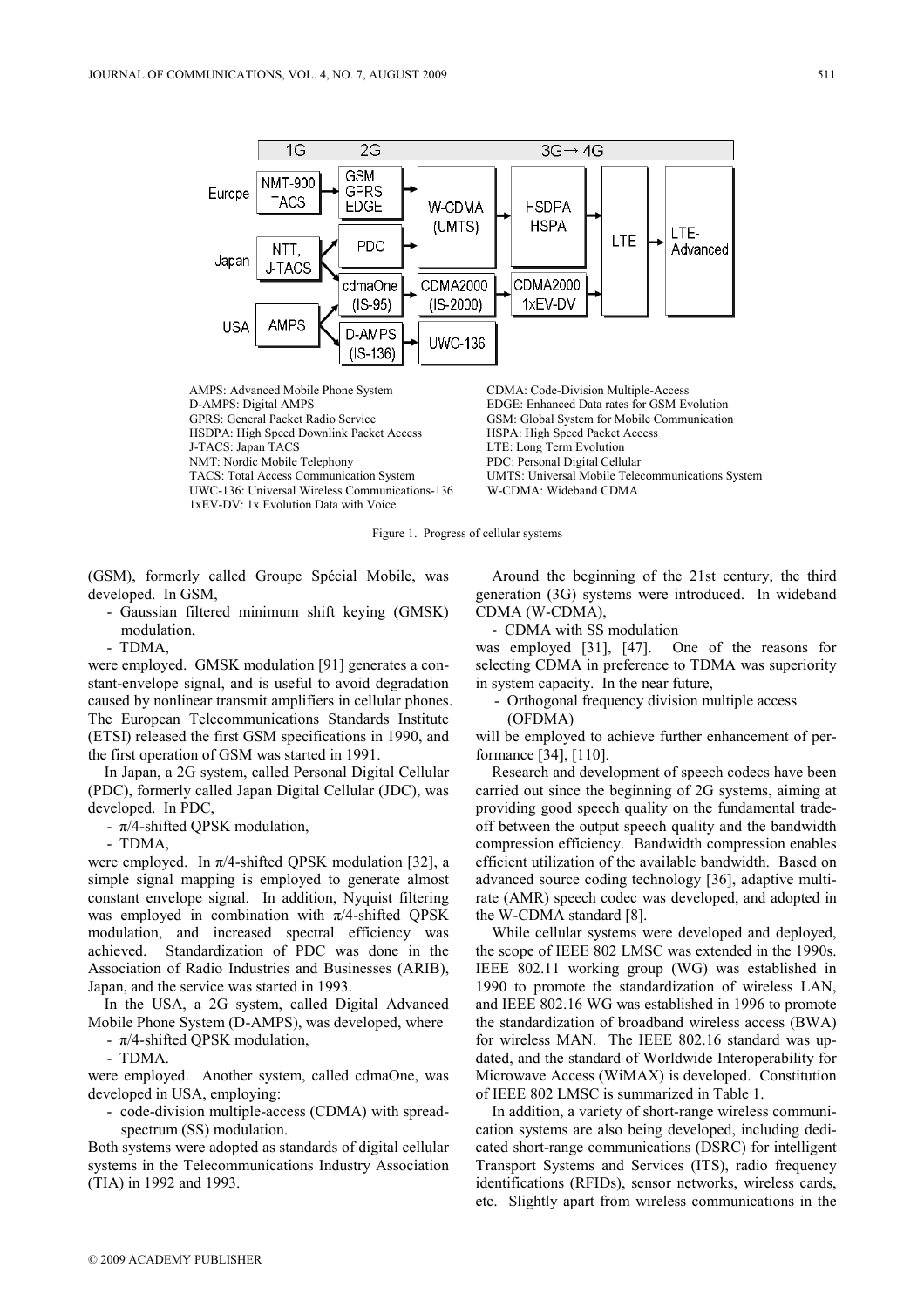TABLE I. IEEE 802 WORKING GROUPS AND TECHNICAL ADVISORY GROUPS

| Name   |                                               | Status in<br>April, 2009 |
|--------|-----------------------------------------------|--------------------------|
| 802.1  | Higher Layer LAN Protocols WG                 | Active                   |
| 802.2  | Logical Link Control WG                       | Inactive                 |
| 802.3  | Ethernet WG                                   | Active                   |
| 802.4  | Token Bus WG                                  | Disbanded                |
| 802.5  | Token Ring WG                                 | Inactive                 |
| 802.6  | Metropolitan Area Network WG                  | Disbanded                |
| 802.7  | <b>Broadband TAG</b>                          | Disbanded                |
| 802.8  | Fiber Optic TAG                               | Disbanded                |
| 802.9  | Integrated Services LAN WG                    | Disbanded                |
| 802.1  | Security WG                                   | Disbanded                |
| 802.11 | Wireless LAN WG                               | Active                   |
| 802.12 | Demand Priority WG                            | Disbanded                |
| 802.13 | (Not Used)                                    |                          |
| 802.14 | Cable Modem WG                                | Disbanded                |
| 802.15 | Wireless Personal Area Network<br>(WPAN) WG   | Active                   |
| 802.16 | <b>Broadband Wireless Access WG</b>           | Active                   |
| 802.17 | <b>Resilient Packet Ring WG</b>               | Active                   |
| 802.18 | Radio Regulatory TAG                          | Active                   |
| 802.19 | Coexistence TAG                               | Active                   |
| 802.20 | Mobile Broadband Wireless Access<br>(MBWA) WG | Active                   |
| 802.21 | Media Independent Handoff WG                  | Active                   |
| 802.22 | Wireless Regional Area Networks               | Active                   |

WG: Working Group, TAG: Technical Advisory Group

strict sense, development and standardization are also progressing on visible-light communications [80].

## E. Next-Generation Networks

In the traditional circuit-switched networks, a guaranteed connection is set up between a transmitter and a receiver, and voice messages are relayed through switching equipment. The public switched telephone network (PSTN) is based on circuit-switched network technology, and has been providing reliability and security to users.

On the other hand, in packet-switched Internet Protocol (IP) networks, best-effort transmission is done using simplified network architecture, resulting in an advantage of increased transmission efficiency. Increase in data traffic has accelerated the acceptance and dissemination of IP networks, though issues of reliability and security are yet to be overcome. In 1997, a concept of "stupid network" was proposed by Isenberg in favor of IP networks. The concept is based on the recognition that open and flexible networks will create more innovation than controlled circuit-switched networks.

Study and controversy between circuit-switched network and IP network were carried out over to the 21st century. In 2003, ETSI initiated standardization of the Next Generation Network (NGN), where Quality of Service (QoS) control shall be introduced into IP network.

Standardization is also initiated in the Focus Group Next Generation Network (FGNGN) in the ITU-T, and a recommendation was released in 2004 [27]. In the ITU-T recommendation, NGN is defined as follows:

Next Generation Network (NGN): A packet-based network able to provide telecommunication services and able to make use of multiple broadband, QoS-enabled transport technologies and in which service-related functions are independent from underlying transport related technologies. It enables unfettered access for users to networks and to competing service providers and/or services of their choice. It supports generalized mobility which will allow consistent and ubiquitous provision of services to users.

In accordance with the ITU-T recommendation, NGN employs the IP Multimedia Subsystem (IMS), and introduces Session Initiation Protocol (SIP) to achieve end-toend QoS control. IMS has all-IP based architecture, and is standardized in 3GPP for wireless communications [1]. NGN will support both high-speed data communications and real-time communications, and is expected to create novel services, including fixed-mobile convergence (FMC). In Japan, commercial service of NGN was started in March 2008.

# III. STANDARDIZATION TRENDS OF IMT-2000 AND IMT-ADVANCED

#### A. Standardization of IMT-2000

1) De Jure Standardization in ITU: With recognition of the importance of standardization, there was rising momentum for global standardization in the development of 3G cellular systems. In 1985, standardization of Future Public Land Mobile Telecommunication Systems (FPLMTS) was initiated in the ITU-R and the ITU-T, formerly the International Radio Consultative Committee (CCIR) and CCITT, respectively. In 1997, the name of FPLMTS was changed to IMT-2000.

In December 1999, the radio interface standards of IMT-2000 were agreed in the ITU-R Working Party (WP) 5D, formerly WP 8F, and was approved in the ITU-R Radiocommunication Assembly 2000 (RA-2000) in May 2000 [20]. Standards on network architecture of IMT-2000 were released by the ITU-T [25], [26].

In 2000, a total of five radio interfaces were standardized as the IMT-2000 family:

- IMT-Direct Spread (DS),
- IMT-Multi-Carrier (MC),
- IMT-Time-Code (TC),
- IMT-Single Carrier (SC),
- IMT-Frequency-Time (FT).

In 2007, it was decided in the ITU-R RA-07 to accept mobile WiMAX as the sixth standard, and the name of "OFDMA TDD WMAN" was given. Table II shows the IMT-2000 family.

2) Standardization in 3GPP and 3GPP2: While standardization of IMT-2000 was progressing in the ITU, 3GPP and 3GPP2 were established in December 1998 and in January 1999, respectively. They provided opportunities for detailed technical study and discussion on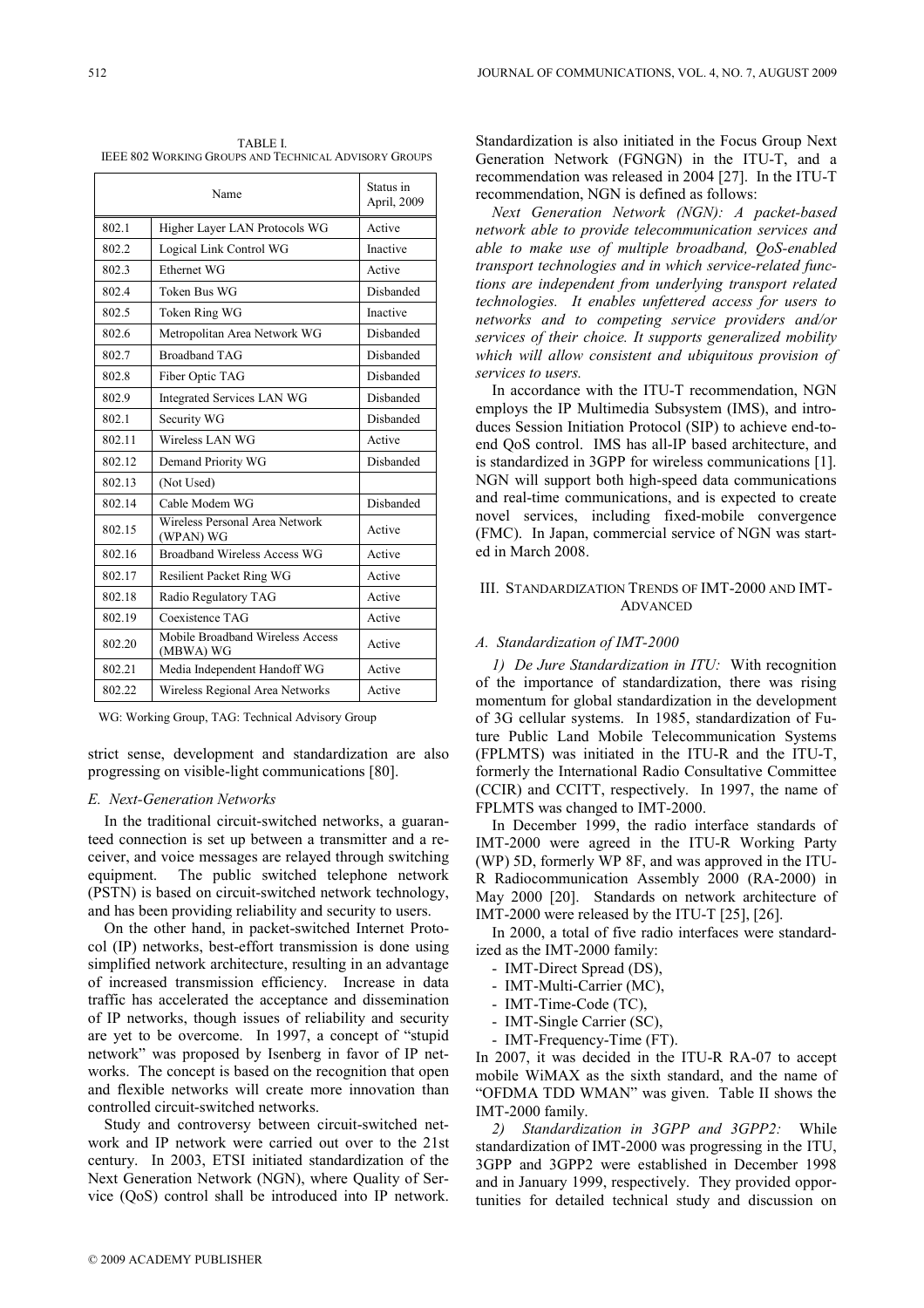|                | Multiple Access         | Duplexing    |            |
|----------------|-------------------------|--------------|------------|
| <b>IMT-DS</b>  | UTRA-FDD (W-CDMA)       |              | <b>FDD</b> |
| <b>IMT-MC</b>  | <b>CDMA-2000</b>        | <b>CDMA</b>  |            |
| <b>IMT-TC</b>  | UTRA TDD-HCR (TD-CDMA)  |              | <b>TDD</b> |
|                | UTRA TDD-LCR (TD-SCDMA) |              |            |
| <b>IMT-SC</b>  | UWC-136, EDGE           | <b>TDMA</b>  |            |
| <b>IMT-FT</b>  | <b>DECT</b>             |              | <b>TDD</b> |
| OFDMA TDD WMAN | WiMAX                   | <b>OFDMA</b> | TDD        |

TABLE II. IMT-2000 FAMILY

FDD: Frequency Division Duplex FT: Frequency Time HCR: High Chip Rate IMT: International Mobile Telecommunications<br>
LCR: Low Chip Rate IMT: International Mobile Telecommunications<br>
MC: Multi-Carrier LCR: Low Chip Rate OFDMA: Orthogonal Frequency Division Multiple Access SC: Single Carrier TC: Time-Code TD-CDMA: Time-Division CDMA TDD: Time Division Duplex TDMA: Time-Division Multiple-Access<br>TD-SCDMA: Time-Division Synchronous CDMA UMTS: Universal Mobile Telecommunications System TD-SCDMA: Time-Division Synchronous CDMA UTRA: UMTS Terrestrial Radio Access UWC-136: Universal Wireless Communications-136 W-CDMA: Wideband CDMA WiMAX: World Interoperability for Microwave Access WMAN: Wireless Metropolitan Area Network

specifications prior to proposals to the ITU, thereby facilitating de jure standardization. They are also playing important roles in updating the standardizations later, in accordance with development and enhancement of practical systems. The structure of standardization in cooperation of the ITU and 3GPP/3GPP2 was thus established.

In 3GPP, standards were developed for universal mobile telecommunications system (UMTS). Participating members of 3GPP are: ETSI, Alliance for Telecommunications Industry Solutions (ATIS), formerly T1 committee in the USA, Association of Radio Industries and Businesses (ARIB) and Telecommunication Technology Committee (TTC) in Japan, China Communications Standards Association (CCSA), formerly China Wireless Telecommunication Standard group (CWTS), and Telecommunications Technology Association (TTA) in South Korea. In 3GPP2, standards were developed for CDMA 2000, and participating members are: ATIS, ARIB/TTC, CCSA, and TTA.

In December 1999, 3GPP released the first standard, referred to as Release 99, where W-CDMA system is specified for UMTS, in accordance with the de jure standards of IMT-2000 in the ITU.

### B. Standardization Toward IMT-Advanced

1) De Jure Standardization in ITU: Succeeding to the standardization of IMT-2000, the ITU initiated study on systems beyond IMT-2000. Radio interfaces were studied in the ITU-R WP 5D, formerly WP 8F, and network technologies were studied in the ITU-T Special Study Group (SSG).

In the beginning, visions of systems beyond IMT-2000 was studied in the ITU-R, taking into account the study results and the reports of several forums, including the Wireless World Research Forum (WWRF) in Europe, the mobile IT Forum (mITF) in Japan, etc. In 2003, the ITU-R released a recommendation on the framework and

CDMA: Code-Division Multiple-Access DECT: Digital Enhanced Cordless Telecommunications<br>DS: Direct Spread Disc increases DS: Direct Spread Disc increases DS: Direct Spread Disc increases DS: Direct Spread Disc increases DS: EDGE: Enhanced Data rates for GSM Evolution

> objectives of systems beyond IMT-2000 [21], which includes the features of:

- advanced high-speed transmission,
- smooth evolution from IMT-2000,
- interconnections with other wireless systems.

In 2005, it was decided in the ITU-R WP 5D to provide the name of "IMT-Advanced" to the future system, which was approved in the ITU-R RA-07 in October 2007. Shortly after the ITU RA-07, the ITU-R World Radiocommunication Conferences 2007 (WRC-07) was held, where the frequency bands of:

- 3.4 to 3.6 GHz (200-MHz bandwidth),
- 2.3 to 2.4 GHz (100-MHz bandwidth),
- 698 to 806 MHz (108-MHz bandwidth),
- 450 to 470 MHz (20-MHz bandwidth),

were newly identified for IMT-2000 and IMT-Advanced, in addition to the frequency bands previously determined. With frequency bands identified, perspective toward the IMT-Advanced became foreseeable.

Standardization of radio interfaces for IMT-Advanced has begun in the ITU-R. Proposals are being received until October 2009; a radio interface standard is expected to be completed in February 2011 [22].

2) Standardization in 3GPP: Upon completion of Release 99, 3GPP has been updating and releasing a series of standards for the enhanced systems of:

- High Speed Downlink Packet Access (HSDPA),
- High Speed Uplink Packet Access (HSUPA),
- High Speed Packet Access (HSPA),
- Long Term Evolution (LTE).

The 3GPP standards released are summarized in Table III.

In December 2004, 3GPP initiated the study on LTE and system architecture evolution (SAE), and functional freeze of LTE/SAE was agreed in December 2008 [9]. Targets of LTE/SAE were as follows [2], [3], [7]: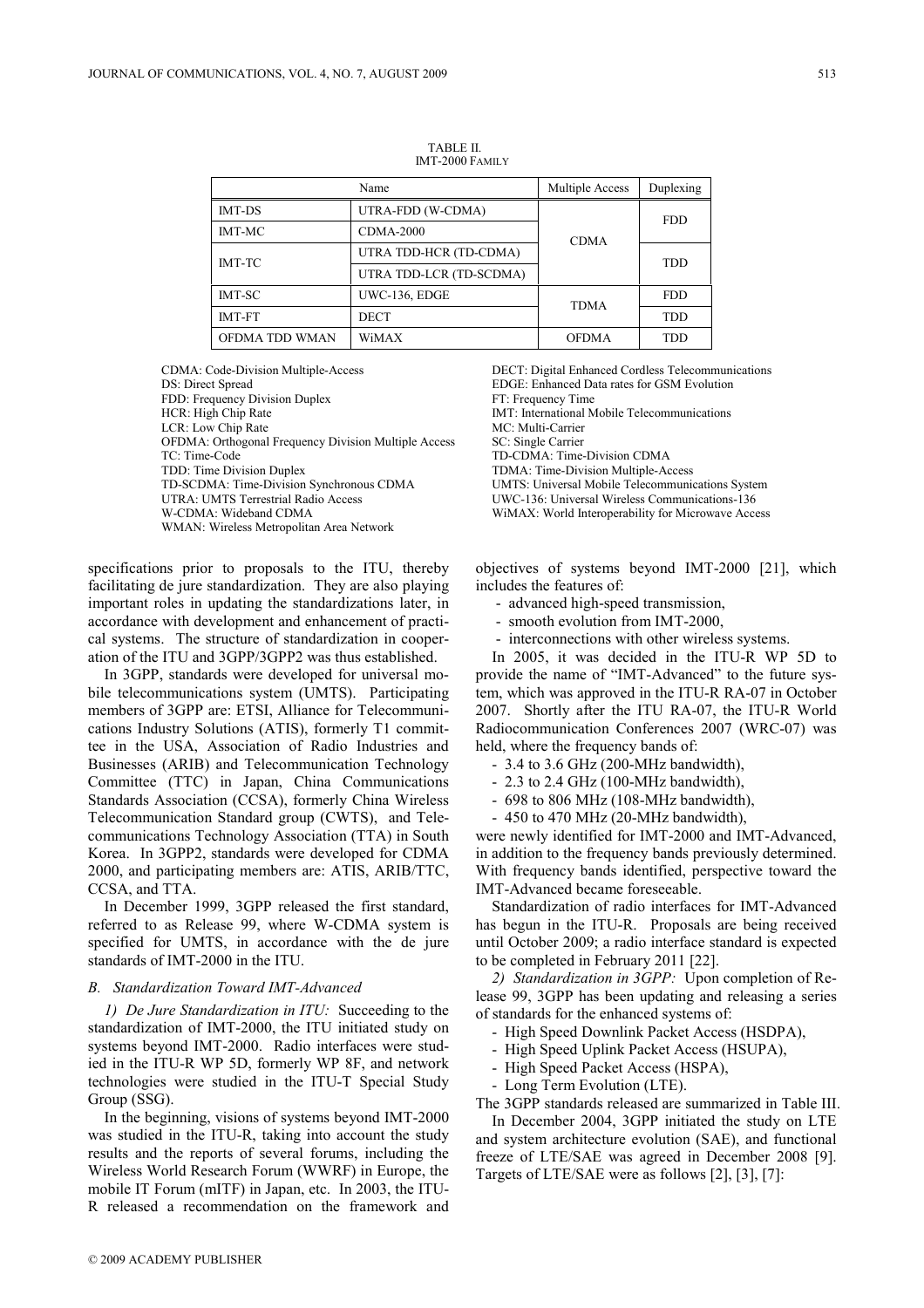TABLE III. 3GPP STANDARDS AND MAIN FEATURES

| Version    | Date of Issue               | Main Features                                          |
|------------|-----------------------------|--------------------------------------------------------|
| Release 99 | Dec. 1999                   | Basic specifications of UTRA<br>and UTRAN (W-CDMA FDD) |
| Release 4  | March 2001                  | TDD mode introduced                                    |
| Release 5  | March - June<br>2002        | <b>HSDPA</b><br>IMS                                    |
| Release 6  | Dec. $2004 -$<br>March 2005 | <b>HSUPA</b><br><b>MBMS</b>                            |
| Release 7  | Dec. 2007                   | <b>HSPA</b>                                            |
| Release 8  | Frozen in<br>Dec. 2008      | LTE<br>SAE                                             |

FDD: Frequency Division Duplex

TDD: Time Division Duplex

HSDPA: High Speed Downlink Packet Access

HSPA: High Speed Packet Access

HSUPA: High Speed Uplink Packet Access IMS: IP Multimedia service Subsystems

LTE: Long Term Evolution

MBMS: Multimedia Broadcast Multicast Service

SAE: System Architecture Evolution

UMTS: Universal Mobile Telecommunications System

UTRA: UMTS Terrestrial Radio Access

UTRAN: UMTS Terrestrial Radio Access Network

W-CDMA: Wideband Code-Division Multiple-Access

- Evolved Universal Terrestrial Radio Access Network (E-UTRAN), providing higher user throughput and improved spectral efficiency,
- Evolved packet core (EPC), providing IP-based mobile broadband services and interworking with other systems.

E-UTRAN employs OFDMA in the downlink and single-carrier frequency-division multiple-access (SC-FDMA) in the uplink, aiming at increase in the user throughput. OFDMA and SC-FDMA have several advantages over W-CDMA, including bandwidth scalability based on flexible assignment of frequency channels.

E-UTRAN is connected to EPC; E-UTRAN and EPC constitutes the evolved packet system (EPS), in which IMS [1] provides IP multimedia services. Since EPS is a packet based, all-IP network, issues of security and QoS are considered. As end-to-end latency is one of the important factors of the signal quality, a flexible set of endto-end QoS capability in terms of transmission speed and latency was standardized [2].

Based on the LTE standard, 3GPP initiated the standardization of LTE-Advanced, aiming at IMT-Advanced. Requirements for LTE/SAE are defined, and study items are as follows [10], [11]:

- Bandwidth extension,
- Uplink transmission scheme,
- Downlink transmission scheme,
- Coordinated multipoint transmission/reception,
- Relaying.

Coordinated transmission/reception and relaying will induce further innovation in system architecture. It will facilitate introduction of small-sized nodes of picocells or femtocells, and enable each node to achieve higher user throughput within limited area.

Similar to 3GPP, IEEE 802.16 WG is also developing standards for IMT-Advanced.

# IV. PROGRESS OF PHYSICAL-LAYER TECHNOLOGY IN WIRELESS COMMUNICATIONS

# A. Basic Modulation Technology and Modem Design

A basic principle of digital communication is to transmit a signal using a set of orthogonal functions. Suppose that a transmitted message is selected from among a total of possible M messages. Then, using Gram-Schmidt orthogonalization, the transmitted signal with finite energy can be expressed as a linear combination of  $N \leq M$  orthonormal basis functions.

Depending on the selection of orthonormal basis functions, a variety of digital modulation schemes have been invented. A basic set of orthonormal basis functions is:

$$
\{\phi_k(t)\} = \{\cos(2\pi ft + k\pi/2); \ k = 0, 1\}
$$
 (1)

When used as a carrier signal, (1) results in QPSK modulation and quadrature amplitude modulation (QAM).

An important technical issue in practical modems is to achieve accurate design and implementation of orthonormal basis functions, taking into account various degradeation factors of channel noise, signal distortion, etc. A number of technologies have been invented for practical modem designs [82]. To cope with degradation caused by nonlinear transmit amplifiers in cellular phones, several modulation technologies are invented, including  $\pi/4$ shited QPSK modulation [32] and GMSK modulation [91]. They are used in GSM, D-AMPS and PDC.

#### B. Channel Coding

As digital communication technology was developed and introduced in satellite communications, it was soon recognized that channel coding, referred to as forward error correction (FEC) coding, will provide an attractive solution to correct bit errors and improve the received signal quality [38], [68], [90].

A practically important issue for channel coding is to provide enough error-correcting capability, that is, coding gain in a physically implementable decoder. In 1967, a decoding algorithm for convolutional codes was invented by Viterbi [112]. The algorithm, called the Viterbi algorithm, is simple, but is able to provide performance close to that of the maximum-likelihood decoding in practical decoders [54]. Thus, the invention of the Viterbi algorithm shed new light upon convolutional codes, which were first discussed in 1955 [50].

Since then, research and development were done on convolutional coding with Viterbi decoding from practical point of view, e. g., [63], [83], [84], [85], [121], [122]. In particular, the invention of practical punctured coding scheme made it easy to control the transmission speed and the decoded signal quality according to user needs. In addition, in the period of the 1980s and the 1990s, advances in semiconductor technology made it possible to design and implement Viterbi decoders in small LSI chips.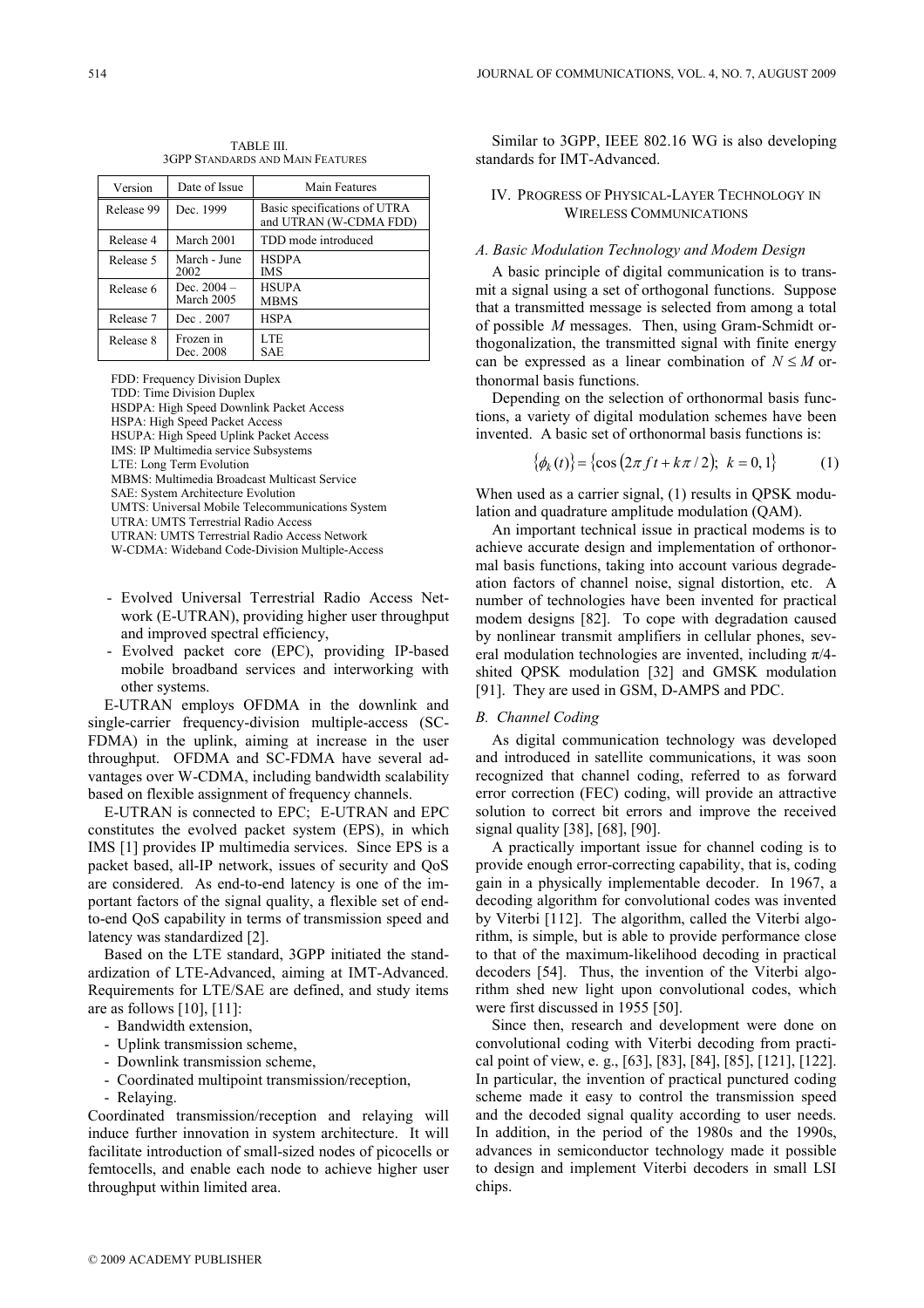Convolutional coding with Viterbi decoding is adopted in the INTELSAT satellite communication standard [19], and supported the deployment of satellite communication networks using compact earth stations equipped with small antennas. Convolutional codes are also adopted in the standards of various systems, including W-CDMA, WiMAX, wireless LAN and digital audio broadcasting (DAB) [4], [13], [15], [17].

In addition to convolutional codes with Viterbi decoding, various error-correcting codes with high coding gains were invented, including concatenated codes, turbo codes and low-density parity-check (LDPC) codes [37], [42], [52], [58], [59]. Concatenated codes and turbo codes are adopted in the standards of W-CDMA, WiMAX and space communication systems (CCSDS) [4], [12], [17]. LDPC codes are adopted in the standards of WiMAX and digital video broadcasting (DVB-S2) [14], [17].

The Viterbi algorithm is also useful to design various signal processing in digital communication receivers. It is used for demodulation, equalization, etc., from the viewpoint of the maximum-likelihood sequence estimation (MLSE) of the received signal, e. g., [53], [78], [79], [81], [96].

#### C. Modulation and Coding

As modulation is closely related with channel coding, a technology domain called "modulation and coding" was established [55], [113]. In the domain of modulation and coding, several coded modulations were invented aiming at increased spectral efficiency and signal quality, including trellis-coded modulation (TCM), and, more recently, bit-interleaved coded modulation (BICM) [40], [70], [101], [111].

In mobile communications, it is necessary not only to cope with channel errors but also to cope with channel variations [39], [66], [69], [71], [92], [98], [107]. Adaptive modulation and coding (AMC) [41], [99] provides an attractive solution. In AMC, it is possible to assign transmission resource in an adaptive manner, according to channel conditions and user needs, thereby increasing spectral efficiency. AMC is often used with error control technology of hybrid automatic repeat request (H-ARQ), and is widely adopted in the standards of various systems, including HSDPA, LTE, WiMAX and wireless LAN [5], [9], [15], [17].

# D. Spread-Spectrum Modulation and CDMA

Spread-spectrum (SS) modulation employs a code sequence, referred to as a spreading code, to spread the bandwidth of the transmitted signal, resulting in unique capabilities of anti-interference, anti-interception, etc. In general, codes having good auto-correlation property are employed to establish and keep synchronization between the transmitter and the receiver. There are several types of SS modulations: direct-sequence SS (DS-SS) modulation, frequency-hopping SS (FH-SS) modulation, and time-hopping SS (TH-SS) modulation, etc. [104]

It is straightforward to use SS modulation for multiple access, by using orthogonal codes or quasi-orthogonal codes as spreading codes, and allocating spreading codes to different users. Multiple access using SS modulation is called CDMA, formerly referred to as spread-spectrum multiple-access (SSMA) or spread-spectrum randomaccess (SSRA) [104], [123].

Typical orthogonal codes suitable for CDMA using DS-SS modulation (DS-CDMA) are Walsh-Hadamard (WH) codes and orthogonal variable spreading factor (OVSF) codes [30]. OVSF codes are based on WH codes, and have a remarkable property that orthogonality of codes could be kept among users with different transmission rates. It is also possible to use quasi-orthogonal codes, such as pseudo-noise (PN) codes. In CDMA, it is preferable to use codes having low cross correlation properties, e. g., Gold codes and Kasami codes [62], [73], [100]. WH codes, OVSF codes, Gold codes and Kasami codes are adopted in the W-CDMA standard [6].

In the 1990s, new light was shed upon DS-CDMA. It was clarified that DS-CDMA, when combined with sophisticated power control and variable-rate speech coding, is able to achieve increased system capacity higher than those of FDMA or TDMA. It is also useful to employ channel coding, AMC and multi-user detection [115] in DS-CDMA to further enhance the performance. Research and development were done, e. g., [31], [47], [51], [61], [74], [77], [95], [114], thereby making DS-CDMA practical technology for commercial use. DS-CDMA is adopted in the W-CDMA standard [4], [20].

Research and development of TH-SS modulation were done since the late 1990s from the viewpoint of its application to the Ultra-Wideband (UWB) communications, e. g., [45], [87], [88], [102], [118]. UWB using TH-SS modulation was adopted in the standard of IEEE wireless personal area network (WPAN) [16].

#### E. OFDM and OFDMA

Multi-carrier modulation (MCM) employs a set of carriers, and transmits information by lower-rate signal streams in parallel frequency channels.

The most common form of MCM is OFDM [43], [44]. In OFDM, the following orthonormal basis functions are used as subcarriers in the symbol interval T.

$$
\{\phi_k(t)\} = \{\exp(j2\pi[f+k/T]t); k = 0, \pm 1, \pm 2, ...\} \quad (2)
$$

In OFDM, low-complexity receivers can be used to detect the received signal, since the signal is transmitted over orthogonal narrowband channels. In addition, it is easy to control each subcarrier according to the frequency characteristics of the channel. Accordingly, radio resource management (RRM) can be easily integrated with signal transmission in OFDM, facilitating adaptive assignment of communication resource, aiming at increase in spectral efficiency and system capacity.

It is straightforward to extend the use of OFDM for multiple access. By allocating subcarriers to different terminals, communication resource in the frequency domain can be shared among users, resulting in OFDMA.

Research and development were done on multi-carrier modulation and OFDM from the viewpoint of broadband wireless communications, e. g., [46], [75], [116]. OFDM is adopted in the standards of LTE, WiMAX, wireless LAN, DAB and DVB [9], [13], [14], [15], [17]. It is also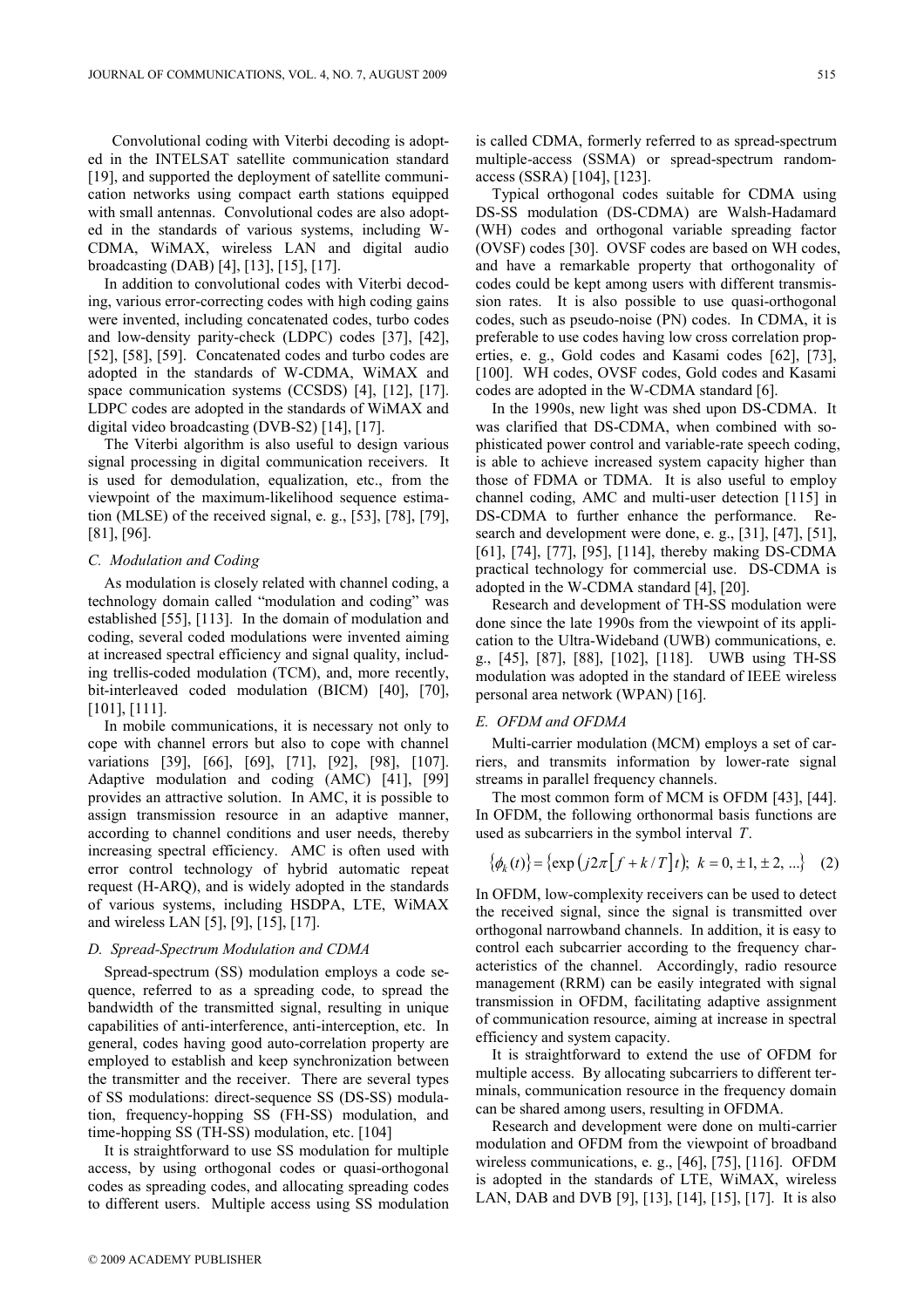possible to combine MCM with CDMA, resulting in multi-carrier CDMA (MC-CDMA) [35], [64], [65], [105].

## F. MIMO and SDMA

Traditionally, space diversity commonly used were receive diversity, where multiple antennas were placed apart on receive side [29], [94]. Receive diversity is often referred to as single input multiple output (SIMO).

Use of multiple antennas both on the transmit side and on the receive side leads to multiple-input multiple-output (MIMO) technology. Succeeding to the first study on multiple antenna technology in 1987 [119], research and development were done, e. g., [56], [57], [72], [86], [89], [93], [108], [109].

MIMO provides diversity gain and spatial multiplexing gain. Using the singular value decomposition (SVD) theorem, a MIMO channel can be transformed into an equivalent channel model, comprising a set of uncoupled parallel sub-channels, where the number of sub-channels is given by the channel characteristics and the number of antennas employed. Thus, MIMO has capability to produce spatial multiplexing gain, resulting in increased system capacity.

Similar to CDMA or OFDMA, it is straightforward to use MIMO for multiple access. Spatial multiplexing gain can be used for the purpose of multiple access, and it is possible to distribute available communication resource in the space domain to different users, resulting in spacedivision multiple-access (SDMA), often referred to as multi-user MIMO (MU-MIMO).

It is also possible to place multiple antennas on the transmit side alone, resulting in transmit diversity, often referred to as multiple-input single-output (MISO) [33], [117]. In [33], space-time block coding (STBC) is combined with transmit diversity with two antennas, and an information symbol and its complex conjugate are transmitted from different antennas in consecutive time slots.

Technologies of MIMO and OFDM, often employed with coding technology of space-time coding or spacefrequency coding, enable signal design in the space, time, and frequency domains, aiming at achieving higher user throughput, improved signal quality and increased system capacity. The water-filling theorem [60] provides a useful tool to achieve adaptive allocation of transmitted signal power, aiming at further enhancement of performance. MIMO-OFDM [106] is adopted in the standards of LTE and WiMAX [9], [17].

### V. CONCLUDING DISCUSSION

#### A. Technology Integration

In the previous section, we have observed the progress of typical wireless communication technologies selected in the PHY layer and the MAC layer. It would be possible to observe that technology innovations are driven by practical needs of user throughput, system capacity and received signal quality. It would also be possible to observe a trend of technology integration, where innovations were achieved in a concatenated manner in the sense that innovative technologies were developed, influencing each other and causing further innovations.

In the beginning of the 21st century, cellular systems were evolved from the second generation to the third generation. At the same time, innovative functions of:

- Internet access capability,
- Camera,
- Color LCD,

were introduced in cellular phones. It would be possible to say that evolution of cellular phones was achieved by integration of the third-generation mobile communication technologies and application-related technologies.

#### B. System Integration

In the ITU-R Recommendation, the vision of systems beyond IMT 2000 is described as follows [21]:

Systems beyond IMT 2000 will be realized by functional fusion of existing, enhanced and newly developed elements of IMT-2000, nomadic wireless access systems and other wireless systems with high commonality and seamless interworking.

A trend toward system integration is foreseeable in the vision, where various wireless communication systems will coexist. According to the 3GPP standards [2], [3], EPC is going to provide interworking of 3GPP systems with WiMAX, and will provide functionalities of authentication of terminals, QoS control, and seamless vertical handover. Using the platform of all-IP core network, system integration will provide FMC or fixed-mobilebroadcasting convergence (FMBC). It is predicted that software-defined radio and cognitive radio will play important roles in the era of system integration [67].

Introduction of picocells or femtocells would provide an attractive solution for higher user throughput and increased system capacity in the future wireless communication systems. It may also cause further innovation in the network architecture, facilitating introduction of ahhoc networks or multi-hop networks, e. g., [120].

## C. Standardization

With the common recognition on the importance of standardization, global standards have been developed for cellular systems. It would be possible to address several driving factors that are promoting standardizations.

Firstly, standardization is inherently important in communication systems to provide common interfaces and establish communications among transmitters and receivers.

Secondly, importance of standardization is driven by the specific features of communication networks that its value is proportional to the square of the number of users subscribed, according to Metcalfe's law.

Thirdly, importance of standardization is recognized not only among communication engineers and entrepreneurs but also on the government level. In the Agreement on Technical Barriers to Trade (TBT) of the World Trade Organization (WTO) in 1995, emphasis is placed on international standards, and each TBT member is being encouraged to adopt international standards as technical requirements in each country, whenever possible.

It is foreseeable that standardization will keep playing essential roles in the 21st century.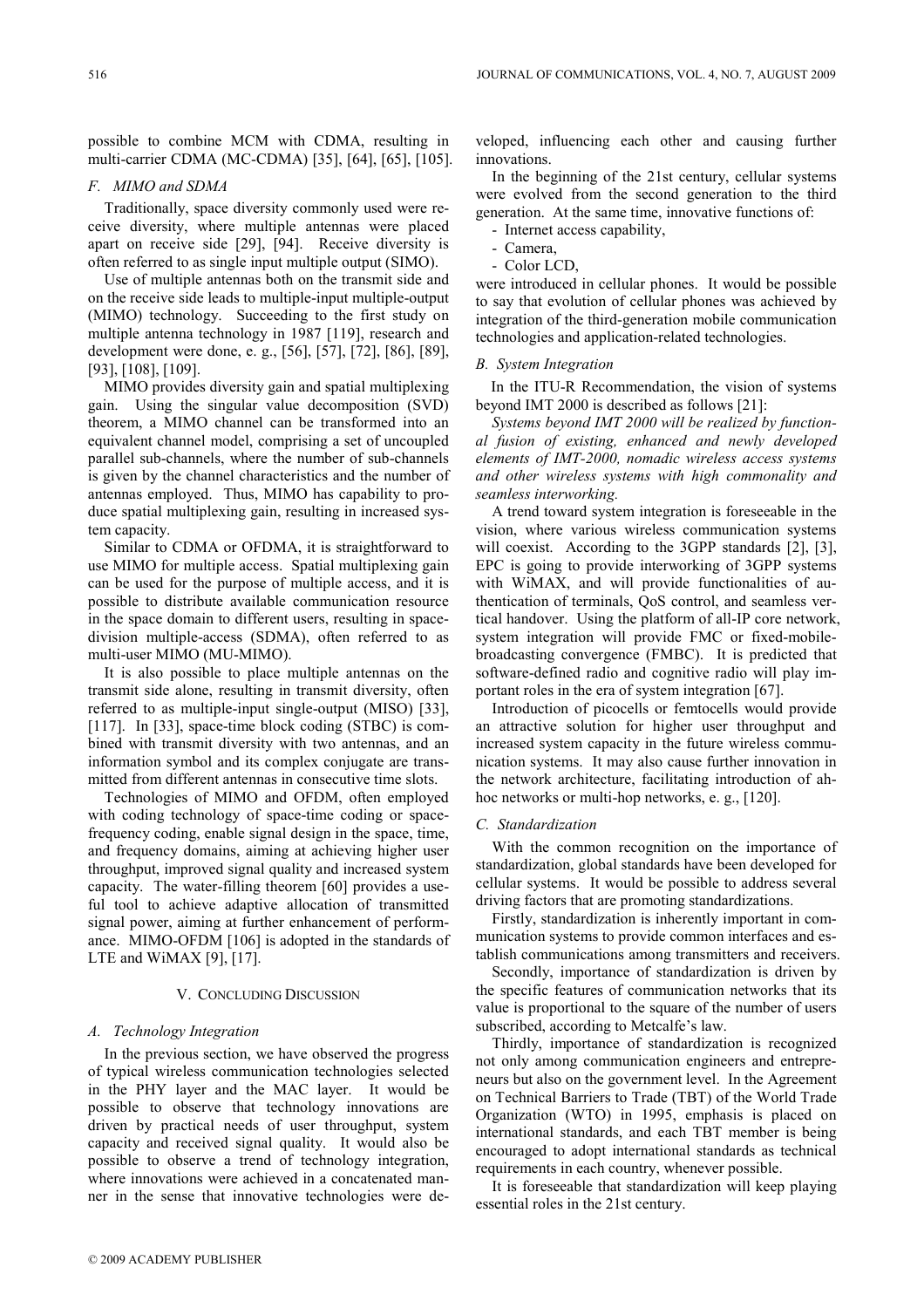#### D. Concluding Remarks

It is mentioned in [126] that information technology (IT) industry evolution has entered into a network-centric stage since around the mid-1990s, where Metcalfe's law is the governing principle. It would be possible to say that we are in the network society, where communication systems are being evolved through technology integration, system integration and global standardization, and the value of a network is governed by the number of users subscribed.

According to Drucker [125], the society in the 21st century is a knowledge society, where knowledge will be the key resource. It is expected that wireless communications will keep progressing in the networked knowledge society, providing broadband and ubiquitous services, enabling each user to receive, retrieve and dispatch a variety of information on site in a timely manner.

Innovation may not always proceed along a single straight line [124]. Advanced wireless communication technologies may be used to pioneer new applications. Research and development of ad-hoc networks or multihop networks may induce further innovations. In addition, technologies developed in wireless communication systems may provide useful solutions for other systems such as optical communication systems, as the transmission speed increases.

## ACKNOWLEDGMENT

The author is grateful to Prof. Homayoun Nokookar of Delft University of Technology for his invitation of this article and for his detailed review, which significantly improved it. He would like to gratefully acknowledge Prof. Andreas F. Molisch of the University of Southern California for his insightful and valuable comments from information-theoretic point of view. He would like to acknowledge his valued colleagues and friends for the enlightenment he received in joint works and discussion. He would like to thank Mr. Akihiro Shibuya and Mr. Fumio Ishizu, Managers of Mitsubishi Electric Corporation, Japan, and Mr. Damien Castelain, Manager of Mitsubishi Electric R & D Centre Europe B. V., for their helpful comments. He would also like to thank Mr. Hiroyuki Nakajima, President, Mr. Morihiro Ikeda, General Manager, and all the related members of M-TEC Company Limited, Japan, for their encouragement and support. The author takes responsibility for the errors that may remain.

#### **REFERENCES**

- [1] 3GPP TS 23.228, "IP multimedia subsystem (IMS), Stage 2," V8.8.0, March 2009.
- [2] 3GPP TS 23.401, "General packet radio service (GPRS) enhancements for evolved universal terrestrial radio access network (E-UTRAN) access," V9.0.0, March 2009.
- [3] 3GPP TS 23.402, "Architecture enhancements for non-3GPP accesses," V9.0.0, March. 2009.
- [4] 3GPP TS 25.212, "Multiplexing and channel coding (FDD)," V8.5.0, March 2009.
- [5] 3GPP TS 25.855, "High speed downlink packet access; Overall UTRAN description," V5.0.0, Sept. 2001.
- [6] 3GPP TS 25.213, "Spreading and modulation (FDD)," V8.4.0, Mar. 2009.
- [7] 3GPP TS 25.913, "Requirements for evolved UTRA (E-UTRA) and evolved UTRAN (E-UTRAN)," V8.0.0, Dec. 2008.
- [8] 3GPP TS 26.071, "AMR speech codec; General description," V8.0.0, Dec. 2008.
- [9] 3GPP TS 36.300, "Evolved universal terrestrial radio access (E-UTRA) and evolved universal terrestrial radio access network (E-UTRAN); Overall description," V8.8.0, March 2009.
- [10] 3GPP TS 36.913, "Requirements for further advancements for evolved universal terrestrial radio access (E-UTRA) (LTE-Advanced)," V8.0.1, March 2009.
- [11] Final Report of 3GPP TSG RAN WG1 #55, v1.0.0, Prague, Czech Republic, Nov. 2008.
- [12] Consultative Committee for Space Data Systems (CCSDS) 131.0-B-1, "TM Synchronization and Channel Coding," Blue Book, Issue 1, Sept. 2003.
- [13] ETSI EN 300 401, "Radio broadcasting systems; Digital Audio Broadcasting (DAB) to mobile, portable and fixed receivers," V1.1.4, June 2006.
- [14] ETSI EN 302 307, "Digital Video Broadcasting (DVB); Second generation framing structure, channel coding and modulation systems for Broadcasting, Interactive Services, News Gathering and other broadband satellite applications," V1.2.1, April 2009.
- [15] IEEE Std 802.11, "Part 11: Wireless LAN medium access control (MA) and physical layer (PHY) specifications," June 2007.
- [16] IEEE Std 802.15.4, "Part 15.4: Wireless medium access control (MAC) and physical layer (PHY) specifications for low-rate wireless personal area networks (WPANs)," Sept. 2006.
- [17] IEEE Std 802.16e.-2005 and IEEE Std 802.16.-2004/ Cor1-2005, "Part 16: Air interface for fixed and mobile broadband wireless access systems," Feb. 2006.
- [18] Intelsat Earth Station Standards (IESS) Document IESS-307, "INTELSAT TDMA/DSI System Specifications," March, 1987.
- [19] Intelsat Earth Station Standards (IESS) Document IESS-308, "Performance characteristics for intermediate data rate (IDR) digital carrier," Rev. 3, June 1997.
- [20] ITU-R Recommendation M. 1457, Detailed specifications of the radio interfaces of International Mobile Telecommunications-2000 (IMT-2000)," 2000.
- [21] ITU-R Recommendation M. 1645, "Framework and overall objectives of the future development of IMT-2000 and systems beyond IMT-2000," June, 2003.
- [22] ITU-R WP5D Document IMT-ADV/2-E, "Submission and evaluation process and consensus building," Rev. 1, Aug. 2008.
- [23] ITU-T Recommendation G. 711, "Pulse code modulation (PCM) of voice frequencies," Nov. 1988.
- [24] ITU-T Recommendation G. 763, "Digital circuit multiplication equipment using G.726 ADPCM and digital speech interpolation," Oct. 1998.
- [25] ITU-T Recommendation Q. 1701, "Framework for IMT-2000 networks," March 1999.
- [26] ITU-T Recommendation Q. 1711, "Network functional model for IMT-2000," March 1999.
- [27] ITU-T Recommendation Y. 2001, "General Overview of NGN," Dec., 2004.
- [28] N. Abramson, "The ALOHA system: another alternative for computer communication," in Proc. AFIPS Joint Computer Conf., Houston, Texas, Nov. 1970, pp. 281-285.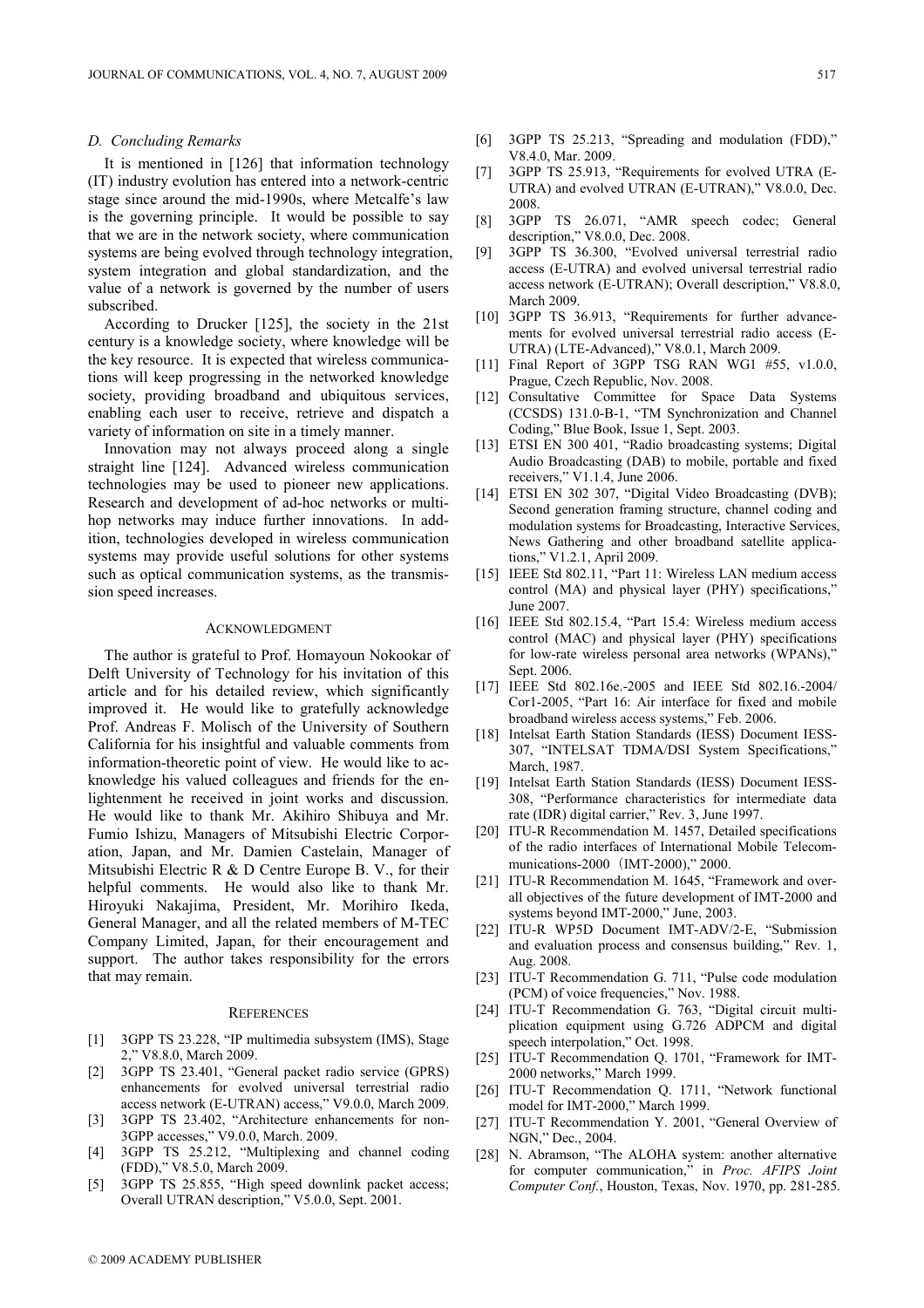- [29] F. Adachi and K. Ohno, "BER performance of ODPSK with postdetection diversity reception in mobile radio channels," IEEE Trans. Veh. Tech., vol. 40, no. 1, pp. 237-249, Feb. 1991.
- [30] F. Adachi, M. Sawahashi, and K. Okawa, "Tree-structured generation of orthogonal spreading codes with different lengths for forward link of DS-CDMA mobile radio," Electron. Lett., vol. 33, no. 1, pp. 27-28, Jan. 1997.
- [31] F. Adachi, M. Sawahashi, and H. Suda, "Wideband DS-CDMA for next-generation mobile communications systems," IEEE Commun. Mag., vol. 36, no. 9, pp. 56-69, Sep. 1998.
- [32] Y. Akaiwa and Y. Nagata, "Highly efficient digital mobile communications with a linear modulation method," IEEE J. Sel. Areas Commun., vol. 5, no. 5, pp. 890-895, June 1987.
- [33] S. M. Alamouti, "A simple transmit diversity technique for wireless communications," IEEE J. Sel. Areas Commun., vol. 16, no. 8, pp. 1451-1458, Oct. 1998.
- [34] D. Astély, E. Dahlman, A. Furuskär, Y. Jading, M. Lindström, and S. Parkvalll, "LTE: The evolution of mobile broadband," IEEE Commun. Mag., vol. 47, no. 4, pp. 44-51, April 2009.
- [35] H. Atarashi, N. Maeda, S. Abeta, and M. Sawahashi, "Broadband packet wireless access based on VSF-OFCDM and MC/DS-CDMA," in Proc. Int. Symp. Personal, Indoor and Mobile Radio Commun. (PIMRC'02), Lisbon, Portugal, Sept. 2002, pp. 992-996.
- [36] T. Berger and J. D. Gibson, "Lossy source coding," IEEE Trans. Inform. Theory, vol. 44, no. 6, pp. 2693-2723, Oct. 1998.
- [37] C Berrou, A Glavieux, and P Thitimajshima, "Near Shannon limit error-correcting coding and decoding: Turbo-codes," in Proc. Int. Conf. Commun. (ICC'93), Geneva, Switzerland, May 1993, pp. 1064-1070.
- [38] V. K. Bhargava, D. Haccoun, R. Matyas, and P. P. Nuspl, Digital Communications by Satellite: Modulation, Multiple Access and Coding. John Wiley & Sons, 1981.
- [39] E. Biglieri, J. Proakis, and S. Shamai, "Fading channels: information-theoretic and communications aspects," IEEE Trans. Inform Theory, vol. 44, no. 6, pp. 2619-2692, Oct. 1988.
- [40] G. Caire, G. Taricco, and E. Biglieri, "Bit-interleaved coded modulation," IEEE Trans. Inform. Theory, vol.44, no. 3, pp. 927-946, May 1998.
- [41] G. Caire and K. R. Kumar, "Information theoretic foundations of adaptive coded modulation," Proc. IEEE, vol. 95, no. 12, pp. 2274-2298, Dec. 2007.
- [42] A. R. Calderbank, "The art of signaling: fifty years of coding theory," IEEE Trans. Inform. Theory, vol. 44, no. 6, pp. 2561-2595, Oct. 1998.
- [43] R. W. Chang, "Synthesis of band-limited orthogonal signals for multichannel data transmission," Bell Syst. Tech. J., vol. 46, no. 12, pp. 1775-1796, Dec. 1966.
- [44] R. W. Chang and R. A. Gibby, "A theoretical study of performance of an orthogonal multiplexing data transmission scheme," IEEE Trans. Commun., vol. 16, no. 4, pp. 529-40, Aug. 1968.
- [45] J. D. Choi and W. E. Stark, "Performance of UWB communications with suboptimal receivers in multipath channels," IEEE J. Sel. Areas Commun., vol. 20, no. 9, pp. 1754-1766, Dec. 2002.
- [46] L. J. Cimini, Jr., "Analysis and simulation of a digital mobile channel using orthogonal frequency division multiplexing," IEEE Trans. Commun., vol. 33, no. 7, pp. 665-675, July 1985.
- [47] E. Dahlman, P. Beming, J. Knutsson, F. Ovesjö, M. Persson, and C. Roobol, "WCDMA - The radio interface for future mobile multimedia communications," IEEE Trans. Veh. Tech., vol. 47, no. 4, pp. 1105-1118, Nov. 1998.
- [48] J. Dicks, R. Colby, G. Forcina, and J. Phiel, Jr., "The INTELSAT TDMA/DSI System," IEEE J. Sel. Areas Commun., vol. 1, no. 1, pp. 165-173. Jan. 1983.
- [49] G. Dill, K. Hodson, C. Burwell, R. Edy, Y. Umeda, T. Fujino, H. Ito, and S. Tachikawa, "120-Mbit/s TDMA test bed," in Proc. 4th Int. Conf. on Digital Satellite Commun. (ICDSC'78), Montreal, Canada, Oct. 1978, pp. 23-25.
- [50] P. Elias, "Coding for noisy channels," in IRE Nat. Conv. Rec., vol. 3, pt. 4, pp. 37-46, 1955.
- [51] R. Esmailzadeh and M. Nakagawa, "Time division duplex method of transmission of direct sequence spread spectrum signals for power control implementation," IEICE Trans. on Commun., vol. E76-B, no. 8, pp. 1030-1038, Aug. 1993.
- [52] G. D. Forney, Jr., Concatenated Codes. MIT Press, Dec. 1966.
- [53] G. D. Forney, Jr., "Maximum-likelihood sequence estimation of digital sequences in the presence of inter-symbol interference," IEEE Trans. Inform. Theory, vol. 18, no. 3, pp. 363-378, May 1972.
- [54] G. D. Forney, Jr., "The Viterbi algorithm," Proc. IEEE, vol. 61, no. 3, pp. 268-278, March 1973.
- [55] G. D. Forney, Jr. and G. Ungerboeck, "Modulation and coding for linear Gaussian channels," IEEE Trans. Inform. Theory, vol. 44, no. 6, pp. 2384-2415, Oct. 1998.
- [56] G. J. Foschini, "Layered space-time architecture for wireless communication in a fading environment when using multi-element antennas," Bell Labs Tech. J., vol. 1, no. 2, pp. 41-59, Autumn 1996.
- [57] G. J. Foschini and M. J. Gans, "On limits of wireless communications in a fading environment when using multiple antennas," Wireless Personal Communications, vol. 6, no. 3, pp. 311-355, 1998.
- [58] T. Fujino, Y. Moritani, M. Miyake, K. Murakami, A. Shibuya, T. Kojima, A. Yamagishi, and H. Yoshida, "Development of a concatenated Reed-Solomon/Viterbi FEC combined modem and its field test via 14/11 GHz satellite," in Proc. Global Telecomm. Conf. (GLOBECOM'89), Dallas, Texas, Nov. 1989, pp. 30.1.1 -30.1.8.
- [59] R. Gallager, "Low-density parity-check codes," IRE Trans. Inform. Theory, vol 8, no. 1, pp. 21-28, Jan. 1962.
- [60] R. Gallager, *Information Theory and Reliable Commu*nications. John Wiley & Sons, 1968.
- [61] K. S. Gilhousen, I. M. Jacobs, R. Padovani, A. J. Viterbi, L. A. Weaver, Jr., and C. E. Wheatley, C.E., III, "On the capacity of a cellular CDMA system," IEEE Trans. Veh. Tech., vol. 40, no. 2, pp. 303-312, May 1991.
- [62] R. Gold, "Optimal binary sequences for spread spectrum multiplexing," IEEE Trans. Inform. Theory, vol. 13, no. 4, pp. 619- 621, Oct. 1967.
- [63] J. Hagenauer, "Rate-compatible punctured convolutional codes (RCPC codes) and their applications," IEEE Trans. Commun., vol. 36, no. 4, pp. 389-400, April 1988.
- [64] S. Hara and R. Prasad, "Overview of multicarrier CDMA," IEEE Commun. Mag., vol. 35, no. 12, pp. 126- 133, Dec. 1997.
- [65] S. Hara and R. Prasad, "Design and performance of multicarrier CDMA system infrequency-selective Rayleigh fading channels," IEEE Trans. Veh. Tech., vol. 40, no. 2, pp. 855-884, Sept. 1999.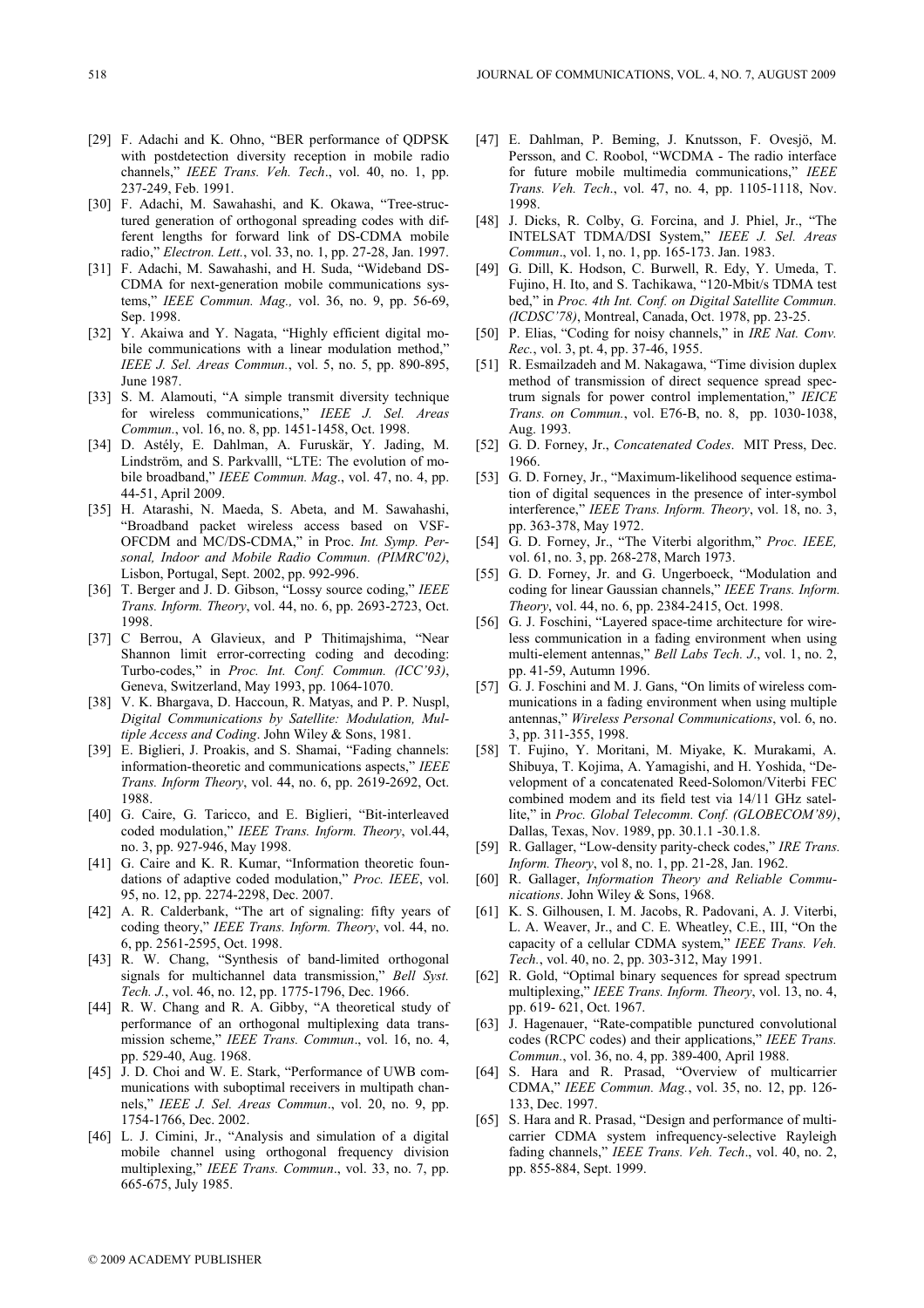- [66] M. Hata, "Empirical formula for propagation loss in land mobile radio services," IEEE Trans. Veh. Tech., vol. 29, no. 3, pp. 317-325, Aug 1980.
- [67] S. Haykin, "Cognitive radio: brain-empowered wireless communications," IEEE J. Sel. Areas Commun., vol. 23, no. 2, pp. 201-220, Feb. 2005.
- [68] J. Heller and I. M. Jacobs, "Viterbi decoding for satellite and space communication," IEEE Trans. Commun., vol. 19, no. 5, pp. 835-848, Oct. 1971.
- [69] F. Ikegami, S. Yoshida, T. Takeuchi, and M. Umehira, "Propagation factors controlling mean field strength on urban street," IEEE Trans. Antennas Propagat., vol. AP-32, pp. 822-829, Aug. 1984.
- [70] H. Imai and S. Hirakawa, "A new multilevel coding method using error-correcting codes," IEEE Trans. Inform. Theory, vol. 23, no. 3, pp. 371-377, May 1977.
- [71] W. C. Jakes, Microwave Mobile Communications. Wiley-IEEE Press, 1993.
- [72] Y. Karasawa, "MIMO propagation channel modeling," Trans. IEICE Japan, vol. J86-B, no. 9, pp. 1706-1720, Sept. 2003.
- [73] T. Kasami, "Weight Distribution Formula for Some Class of Cyclic Codes," Coordinated Science Lab., Univ. Illinois, Urbana. Tech. Rep., R-285, Apr. 1966.
- [74] N. Kataoka, T. Kojima, M. Miyake, and T. Fujino, "Performance of soft decision digital matched filter in direct-sequence spread-spectrum communication systems," IEICE Trans. vol. E74, no. 5, pp. 1115-1122, May 1991.
- [75] T. Keller and L. Hanzo, "Prolog to adaptive multicarrier modulation: a convenient framework for time-frequency processing in wireless communications," Proc. IEEE, vol. 88, no. 5, pp. 609-610, May 2000.
- [76] L. Kleinrock and F. A. Tobagi, "Packet switching in radio channels: Part I - Carrier sense multiple-access modes and their throughput-delay characteristics," IEEE Trans. Commun., vol. 23, no. 12, pp. 1400-1416, Dec. 1975.
- [77] R. Kohno, R. Meidan, and L. B. Milstein, "Spread spectrum access methods for wireless communications," IEEE Commun. Mag., Vol. 33, no. 1, pp. 58-67, Jan. 1995.
- [78] T. Kojima, M. Miyake, and T. Fujino, "Differential detection scheme for DPSK using phase sequence estimation," Trans. IEICE Japan, vol. J76-B-II, no. 10, pp. 783-792, Oct. 1993.
- [79] T. Kojima, M. Miyake, T. Fujino, and N. Morinaga, "Metric weighted diversity combining based on multiple differential phase detection and its performance in mobile communication environments," Trans. IEICE Japan, vol. J81-B-II, no. 9, pp. 846-854, Sept. 1998.
- [80] T. Komine and M. Nakagawa, "Fundamental analysis for visible-light communication system using LED lights," IEEE Trans. Consumer Electronics, vol. 50, no. 1, pp. 100-107, Feb. 2004.
- [81] H. Kubo, K. Murakami, and T. Fujino, "Adaptive maximum-likelihood sequence estimation by means of combined equalization and decoding in fading environments," IEEE J. Selected Areas Commun., vol. 13, no. 1, pp. 102-109, Jan. 1995.
- [82] H. Meyr, M. Moeneclaey, and S. A. Fechtel, Digital Communication Receivers: Synchronization, Channel Estimation, and Signal Processing. John Wiley & Sons, 1998.
- [83] M. Miyake, T. Fujino, Y. Umeda, E. Yamazaki, and K. Fujiwara, "Performance of a coded 8PSK modem with a Viterbi decoder using simplified metric calculation," Trans. IEIE Japan, vol. J68-B, no. 10, pp. 1128-1136, Oct. 1985.
- [84] M. Miyake, T. Fujino, and K. Fujiwara, "Performance of a Viterbi decoder using simplified digital metric calculation," Trans. IEICE Japan, vol. 70-B, no. 6, pp. 673-681, June 1987.
- [85] M. Miyake, T. Fujino, K. Fujiwara, and M. Kasahara, "Performance of Viterbi decoders using compressed metrics," Trans. IEICE Japan, vol. J71-B, no. 4, pp. 555-562, Apr. 1988.
- [86] K. Miyashita, T. Nishimura, T. Ohgane, Y. Ogawa, Y. Takatori, and K. Cho, "High data-rate transmission with eigenbeam-space division multiplexing (E-SDM) in a MIMO channel," in Proc. Veh. Tech. Conf. (VTC) Fall 2002, Vancouver, Canada, Sept. 2002, pp. 1302-1306.
- [87] A. F. Molisch, J. Zhang, and M. Miyake, "Time hopping versus frequency hopping in ultrawideband systems,' Proc. 2003 Pacific Rim Conf. Communications., Computers and Signal Processing (PACRIM'03), Victoria, Canada, Aug. 2003, pp. 1000-1003.
- [88] A. F. Molisch, Y. G. Li, Y.-P. Nakache, P. Orlik, M. Miyake, Y. Wu, S. Gezici, H. Sheng, S. Y. Kung, H. Kobayashi, H. V. Poor, A. Haimovich, and J. Zhang, "A low-cost time-hopping impulse radio system for high data rate transmission, ," EURASIP Journal on Applied Signal Processing (Special Issue on UWB), pp. 1-17, March 2005.
- [89] A. F. Molisch, M. Z. Win, C. Yang-Seok, and J. H. Winters, "Capacity of MIMO systems with antenna selection," IEEE Trans. Wireless Commun., vol. 4, no. 4, pp. 1759-1772, July 2005.
- [90] T. Muratani, H. Saitoh, K. Roga, T. Mizuno, Y. Yasuda, and J. S. Snyder, "Application of FEC coding to the INTELSAT TDMA system," in Proc. 4th Int. Conf. on Digital Satellite Commun. (ICDSC'78), Montreal, Canada, Oct. 1978, pp. 108-115.
- [91] K. Murota and K. Hirade, "GMSK modulation for digital radio telephony," IEEE Trans. Commun, vol. 29, no. 7, pp. 1044-1050, July 1981.
- [92] M. Nakagami, K. Tanaka, and M. Kaneku, "The m-distribution as the general formula of intensity distribution of rapid fading," Memoirs of the Faculty of Engineering, Kobe University, vol. 4, pp. 78-125, March 1975.
- [93] A. J. Paulraj, D. A. Gore, R. U. Nabar, and H. Bolcskei, "An overview of MIMO communications - A key to gigabit wireless," Proc. IEEE, vol. 92, no. 2, pp. 198-218, Feb. 2004.
- [94] J. G. Proakis, "Probabilities of error for adaptive reception of M-phase signals," IEEE Trans. Commun., vol. 16, no. 1, pp. 71-81, Feb. 1968.
- [95] R. L. Pickholtz, L. B. Milstein, and D. L. Schilling, "Spread spectrum for mobile communications," IEEE Trans. Veh. Tech., vol. 40, no. 2, pp. 855-884, May 1982.
- [96] S. U. H. Qureshi, "Adaptive equalization," Proc. IEEE, vol. 73, no. 9, pp. 1349-1387, Sept. 1985.
- [97] A. H. Reeves, "Système des signalisations èlectriques." French Patent, No. 852,183, Oct., 1938.
- [98] S. O. Rice, "Statistical properties of a sine wave plus random noise," Bell Syst. Tech. J., vol. 27, pp. 109-157, Jan. 1947.
- [99] S. Sampei, S. Komaki, and N. Morinaga, "Adaptive modulation/TDMA scheme for large capacity personal multi-media communication systems," IEICE Trans. Commun., vol. E77-B, no. 9, pp. 1096-1103, Sept. 1994.
- [100] D. V. Sarwate and M. B. Pursley, "Crosscorrelation properties of pseudorandom and related sequences," Proc. IEEE, vol. 68, no. 5, pp. 593-619, May 1980.